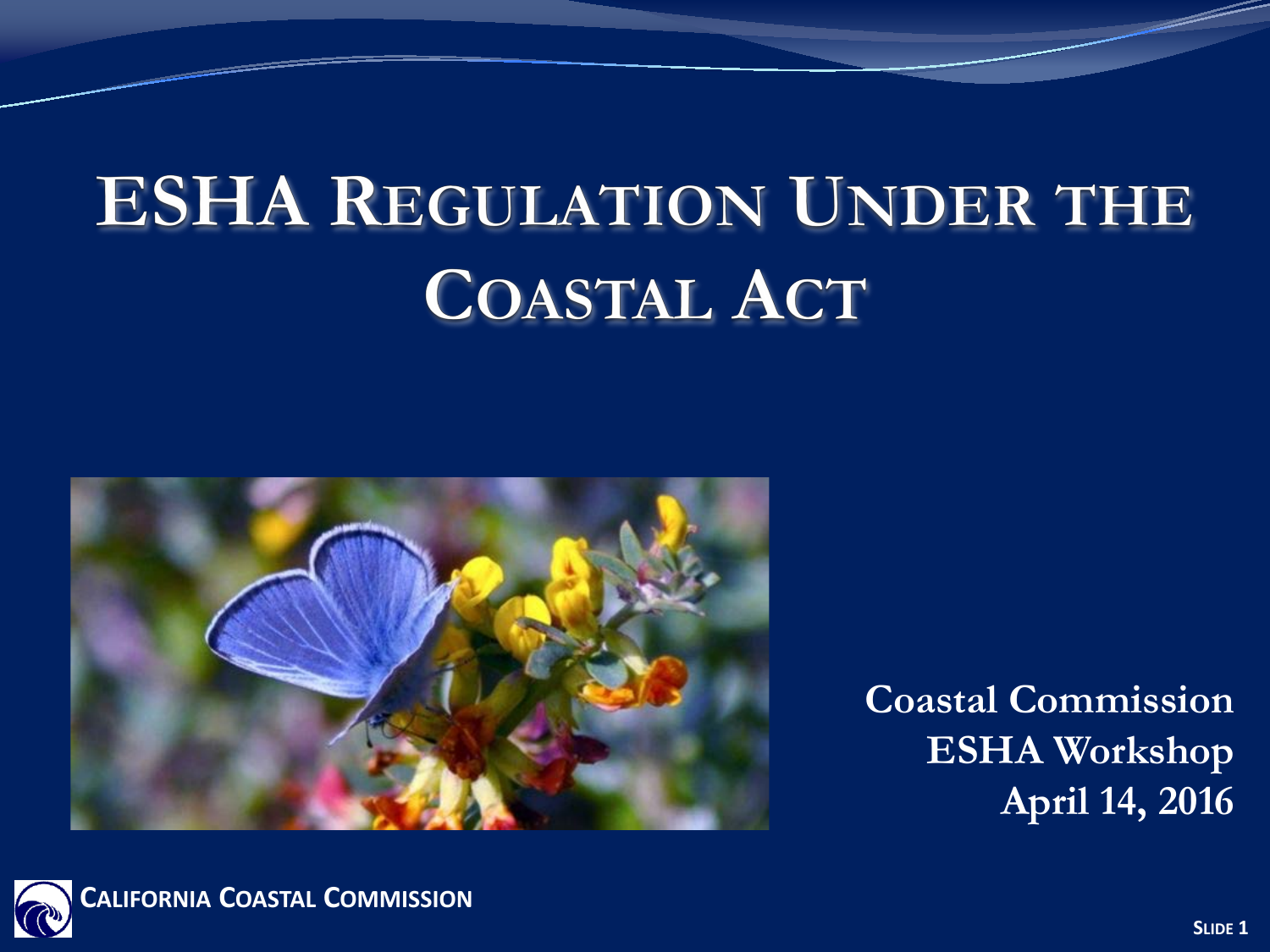## **SECTION 30240**

**(a) Environmentally sensitive habitat areas** shall **be protected against any**  significant disruption **of habitat values, and** only uses dependent on those resources **shall be allowed within those areas.**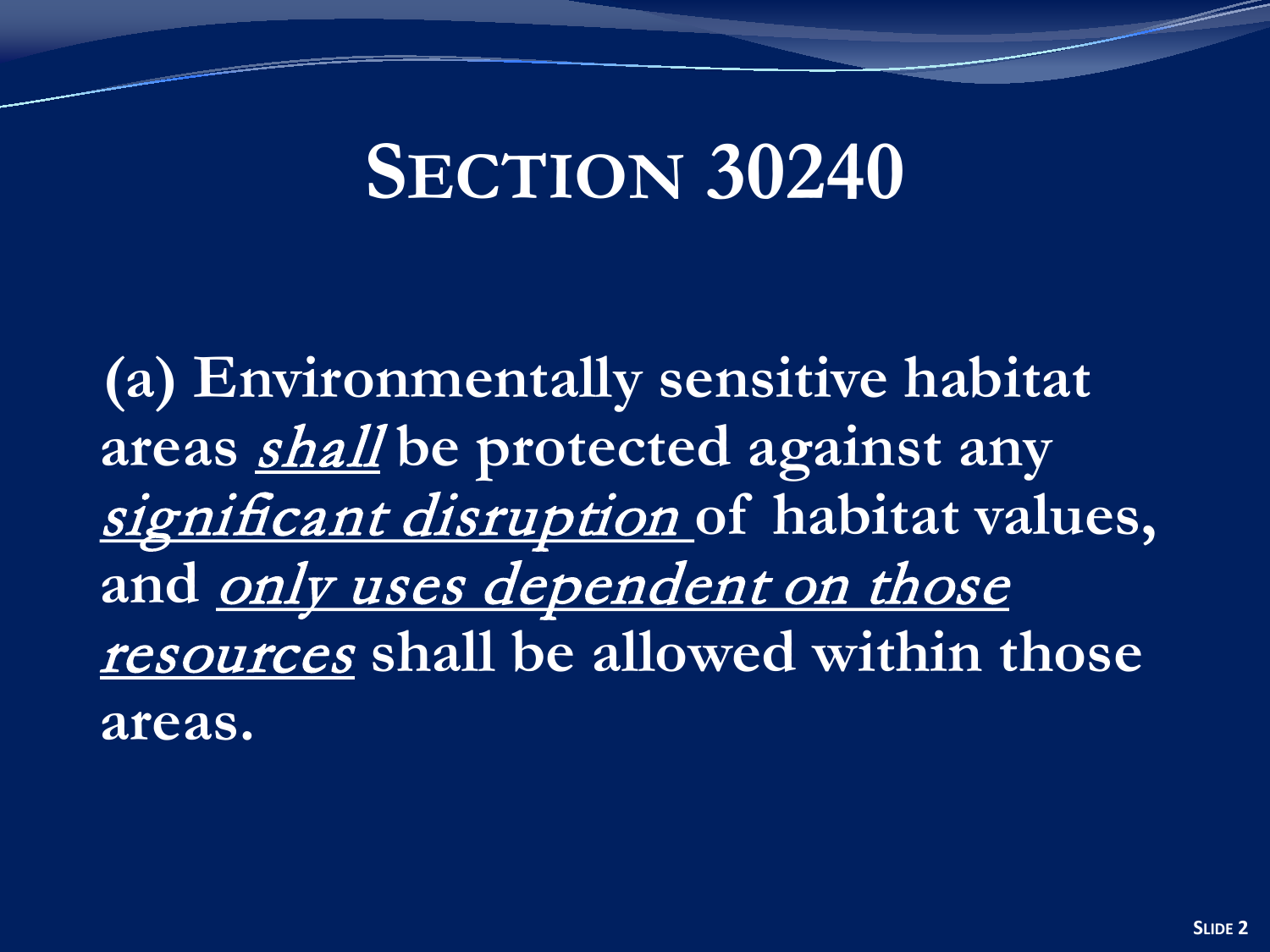**(b) Development in areas** adjacent **to environmentally sensitive habitat areas and parks and recreation areas shall be**  sited and designed to **prevent impacts** which would significantly degrade **those areas, and shall be compatible with the continuance of those habitat and recreation areas.**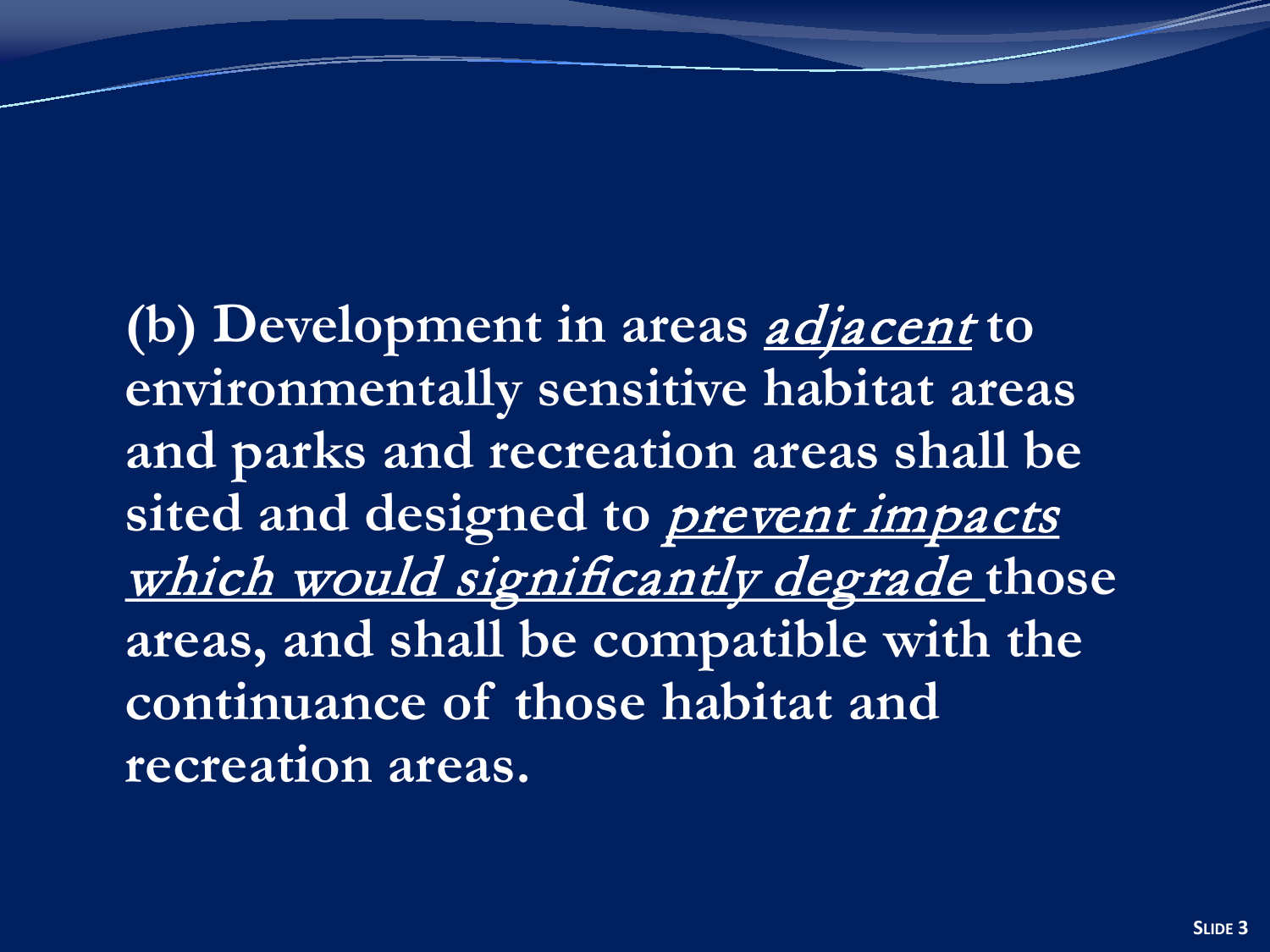### **OVERVIEW**

### **What Legal Principles Govern ESHA Designation?**

**What Are the Consequences of ESHA Designation?**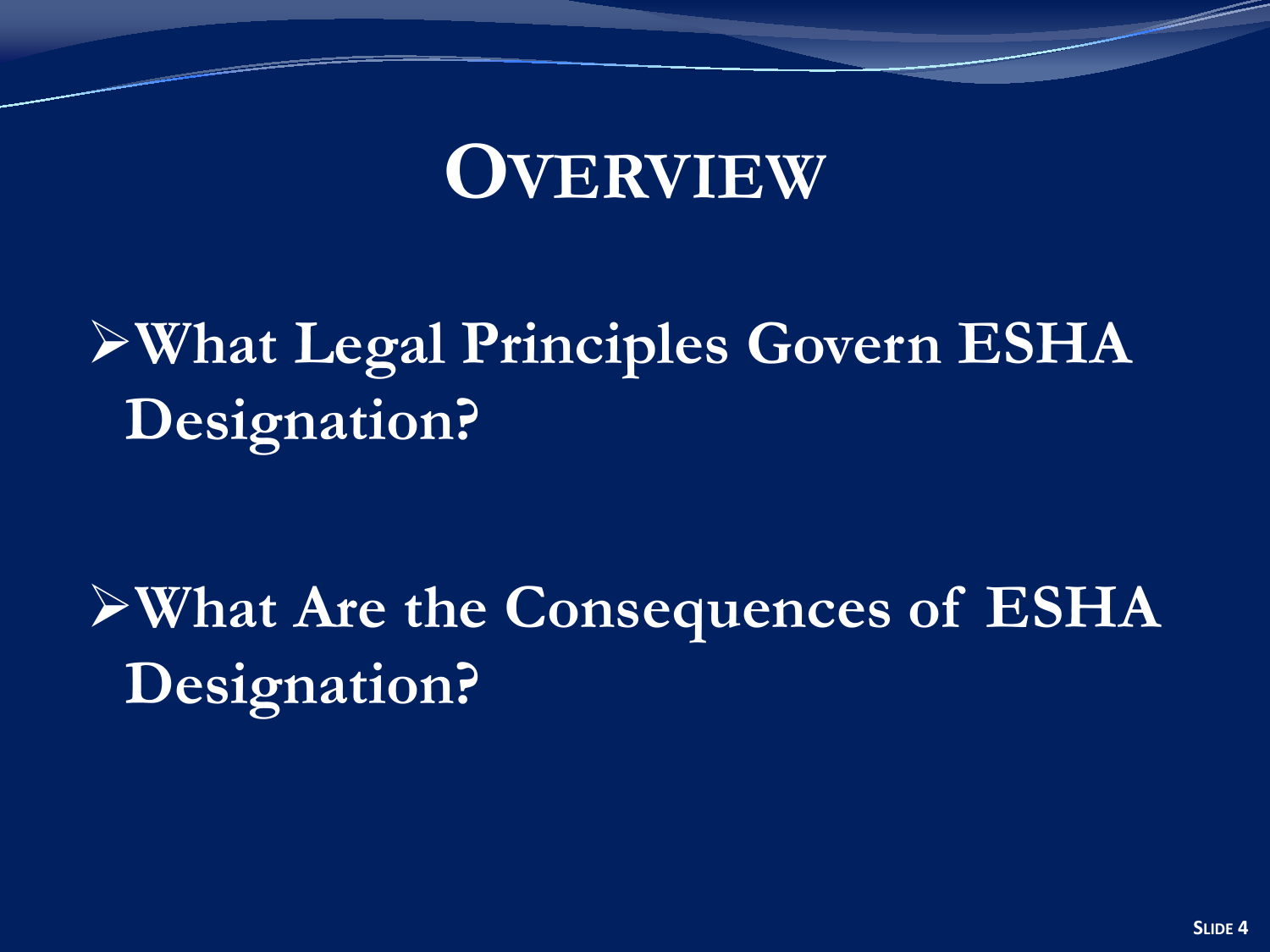**What Legal Principles Govern ESHA Designation?**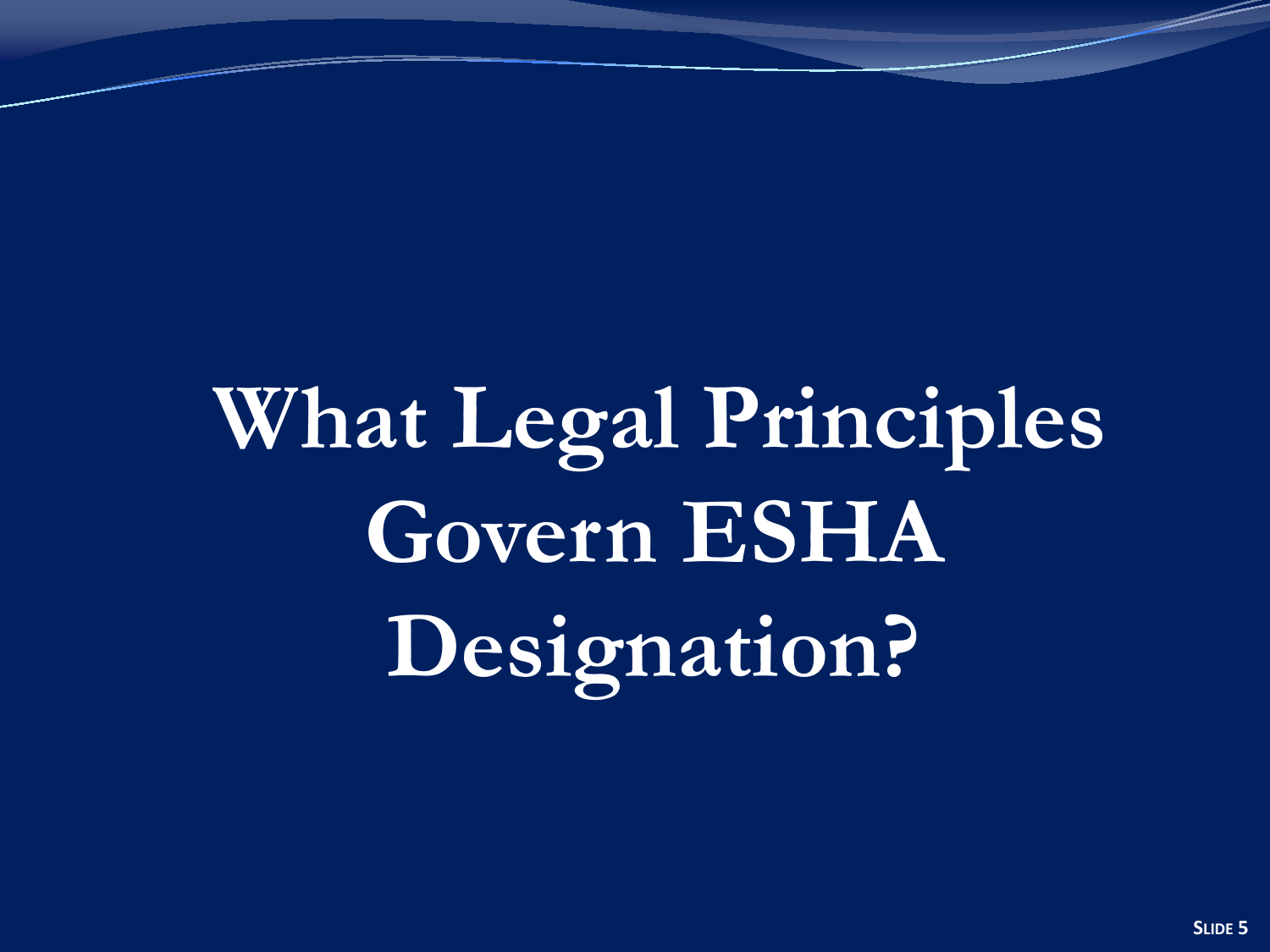### **WHO DESIGNATES ESHA?**

#### **If No LCP, Commission Designates ESHA**

### **If LCP, the LCP Policies Generally Control**

# **LCPs map ESHA to varying degrees**

**LCPs may be more protective than Coastal Act**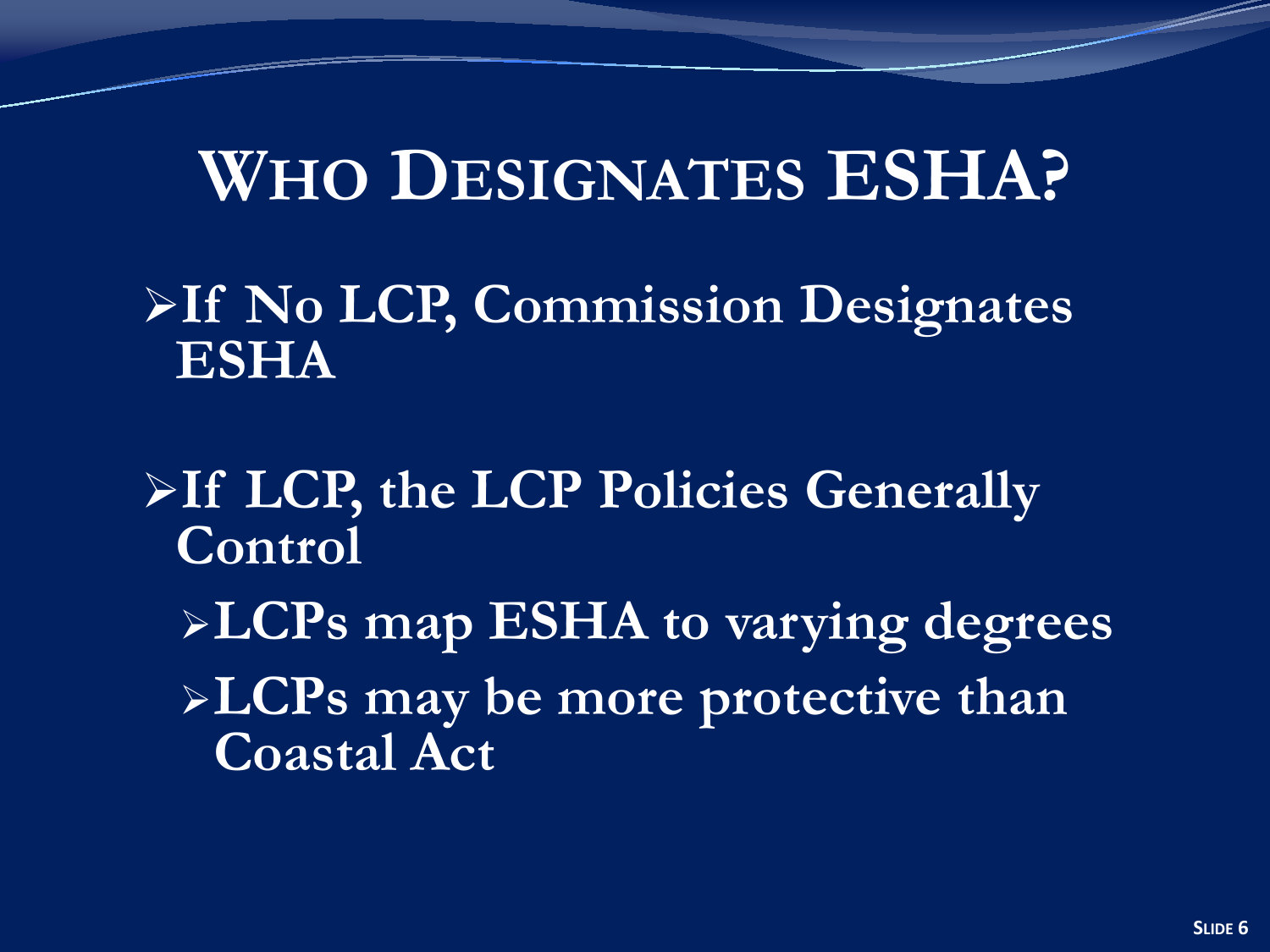# **SUBSTANTIAL EVIDENCE MUST SUPPORT DESIGNATION**

**Evidence can take many forms**

**Dispute among experts does not negate substantial evidence**

**Refusal to designate ESHA must also be supported by substantial evidence**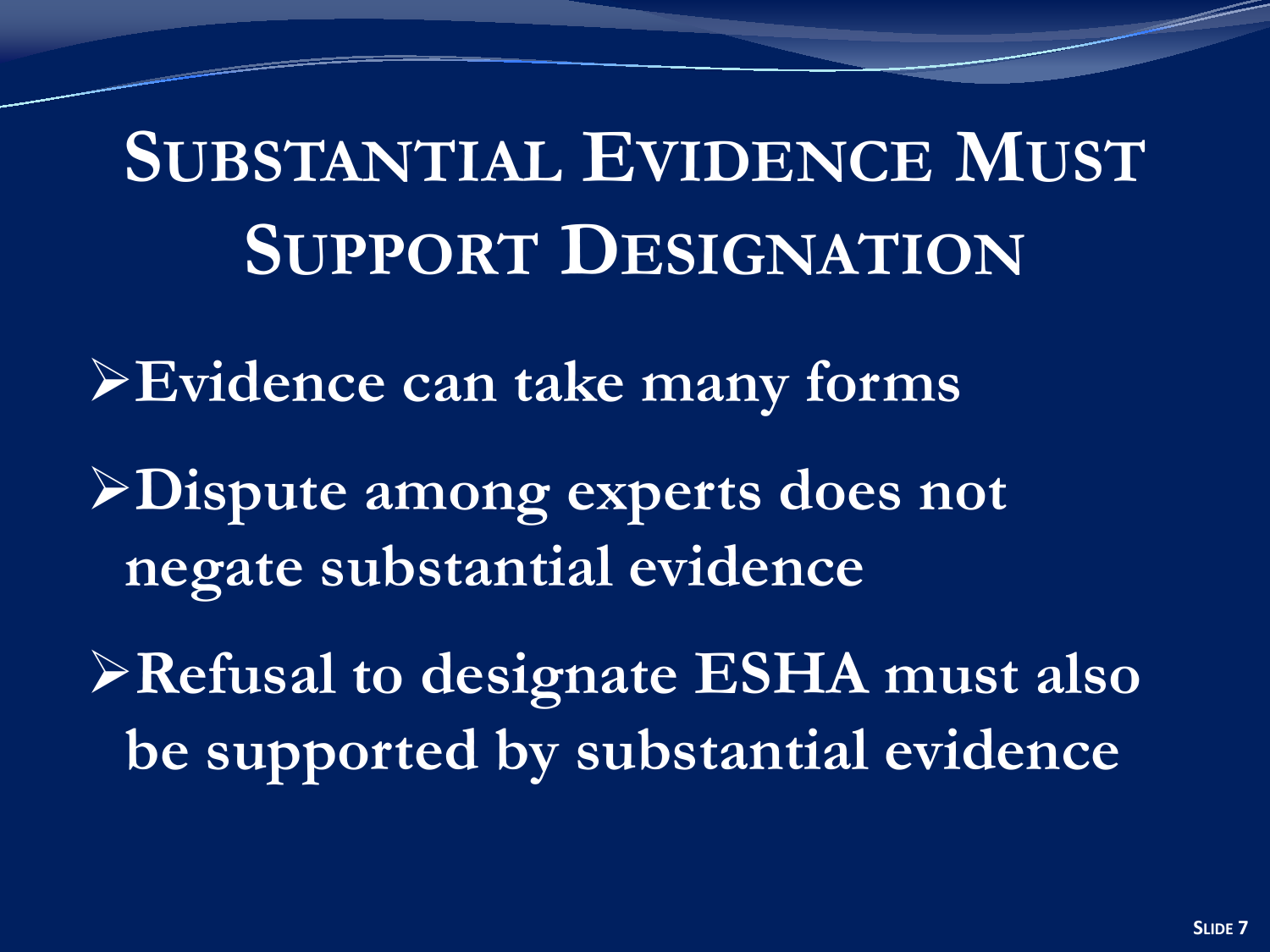## **ABSENCE OF SPECIES IS NOT DETERMINATIVE**

### McAllister v. California Coastal Com'n **(2008) 169 Cal.App.4th 912**

**"[T]he record supports a finding that the failure to observe butterflies during surveys at the site does not, standing alone, mean that the area is not butterfly habitat or potential habitat."**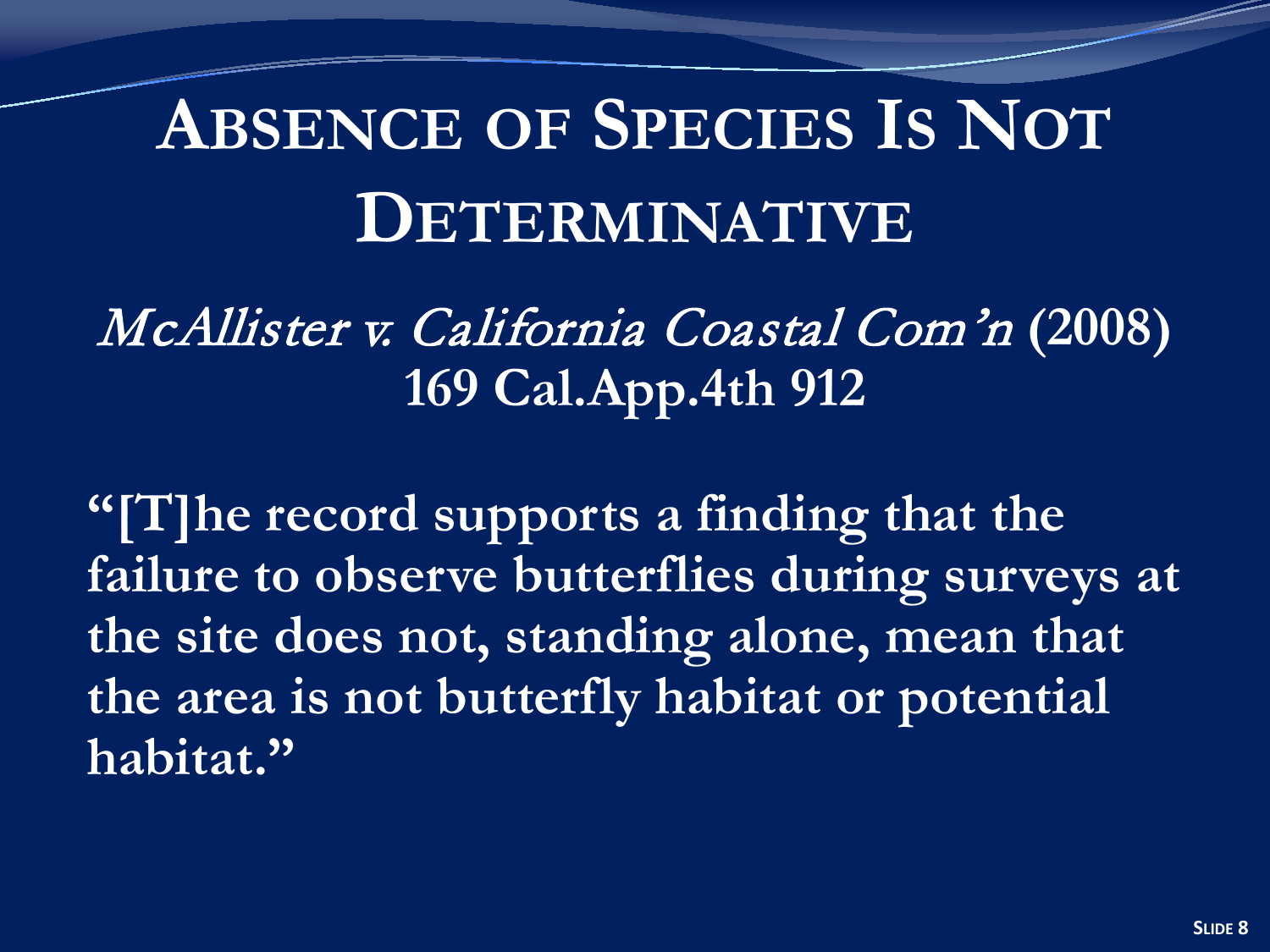# **DEGRADED STATUS IS NOT DETERMINATIVE**

- McAllister**: Allowing destruction of plants to preclude ESHA designation "would . . . encourag[e] the covert destruction of developmentally desirable areas in habitat areas to render them subject to less restrictive habitat policies."**
- **Rule re unpermitted development**
- City of Chula Vista v. Superior Court **(1982) 133 Cal.App.3d 472: degraded upland was ESHA**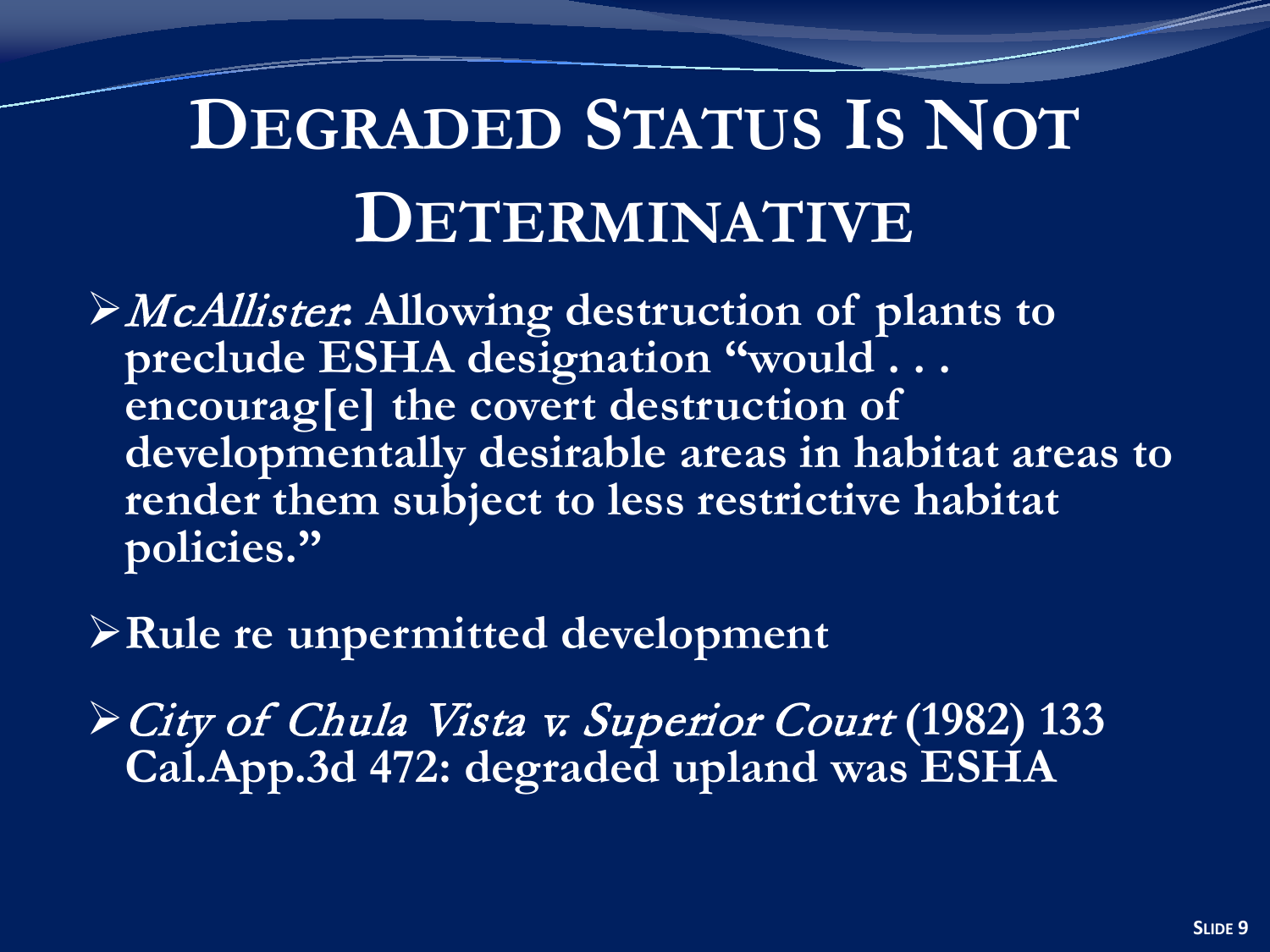### **OTHER CONSIDERATIONS**

**Rarity of habitat supports designation**

**Habitat resources do not need to be unique to the Coastal Zone**

**Habitat dominated by non-native species can still be ESHA**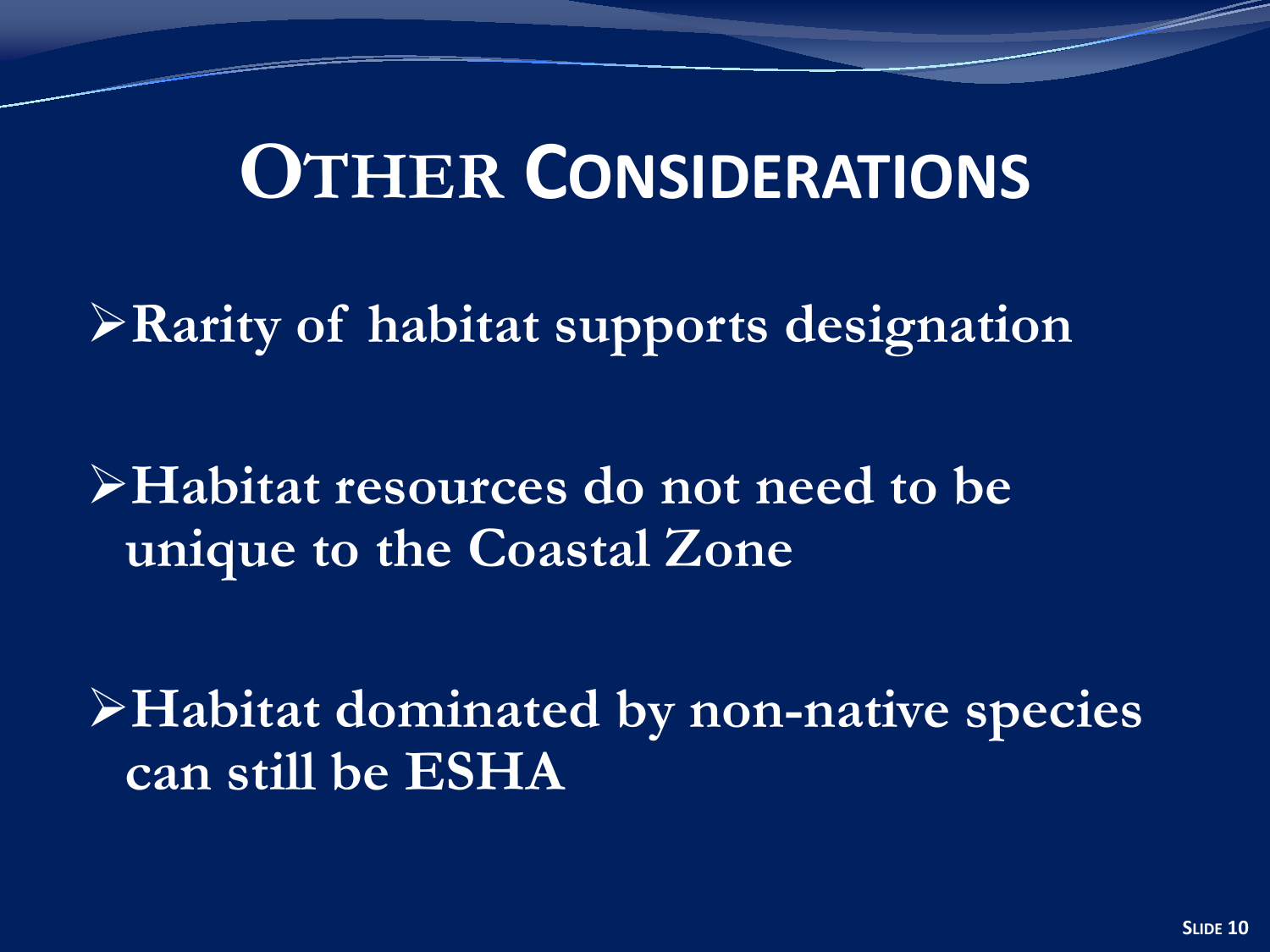# **Legal Effects of ESHA Designation**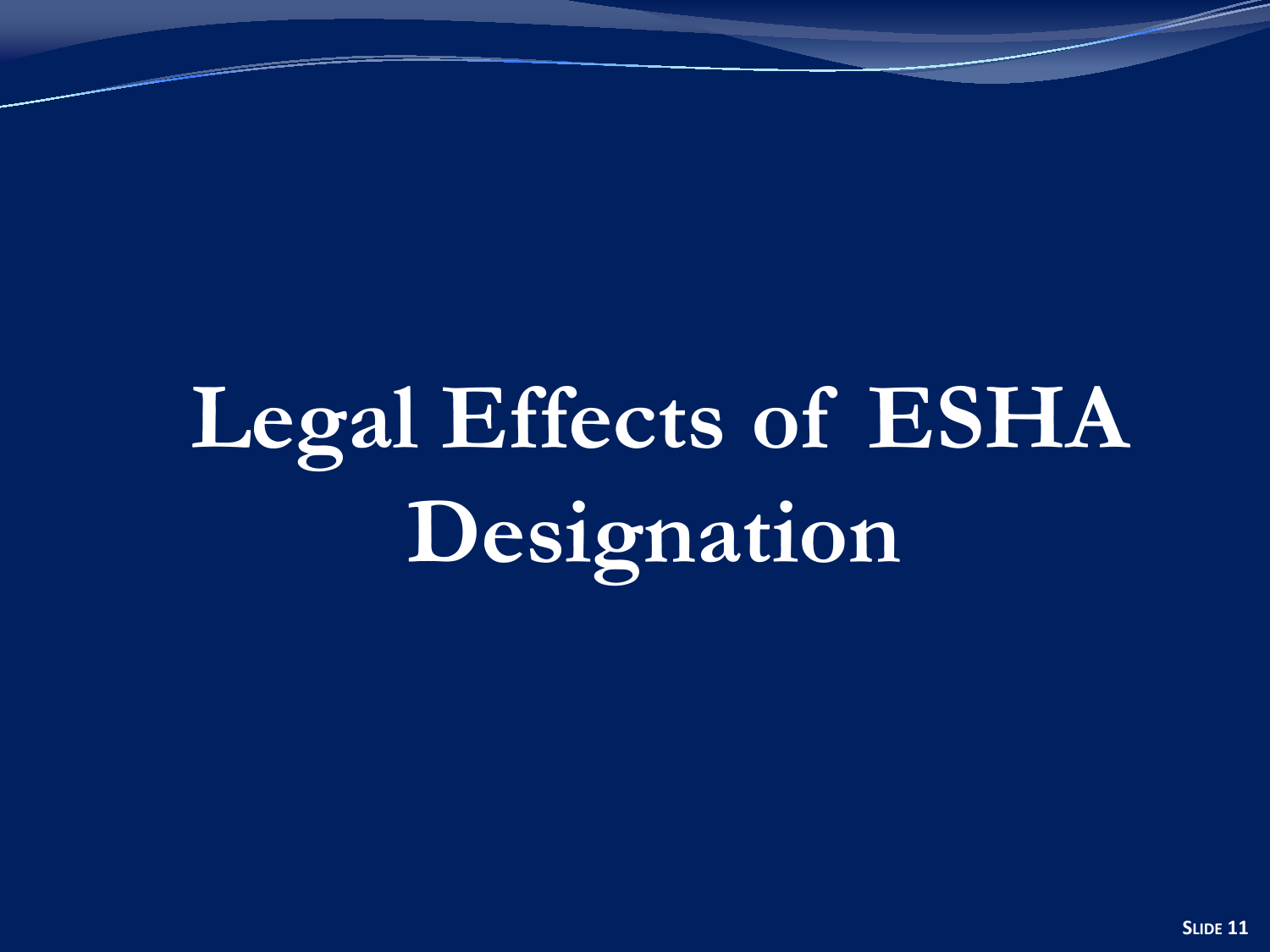## **SECTION 30240**

**(1) Only resource dependent uses, and**

**(2) No significant disruption of habitat values, and**

**(3) Limits on development around ESHA**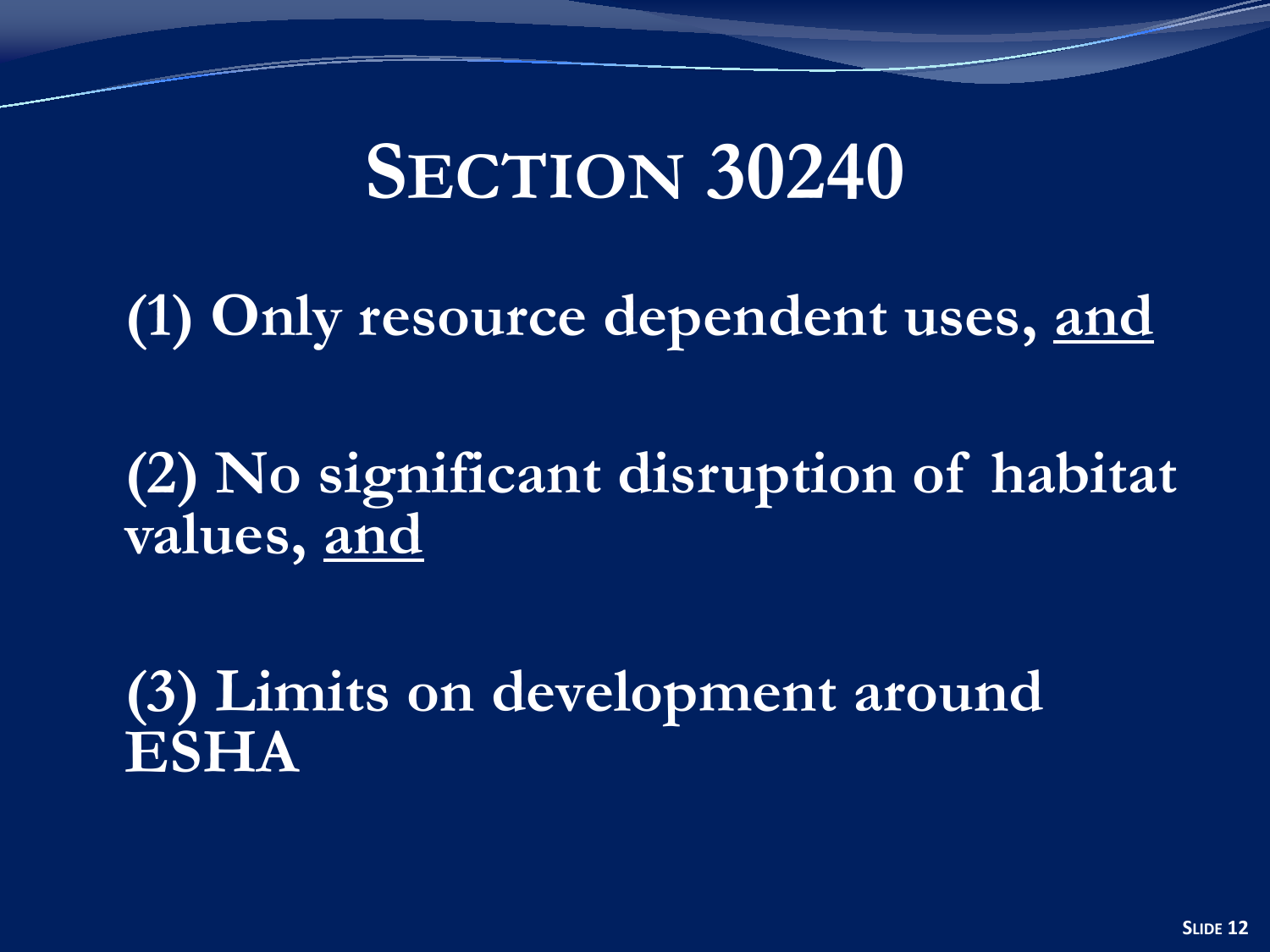### **RESOURCE-DEPENDENT USES**

**"Resource dependent uses" include: nature trails or public accessways research or education restoration or wildlife management**

**Residential development not resource dependent, regardless of mitigation**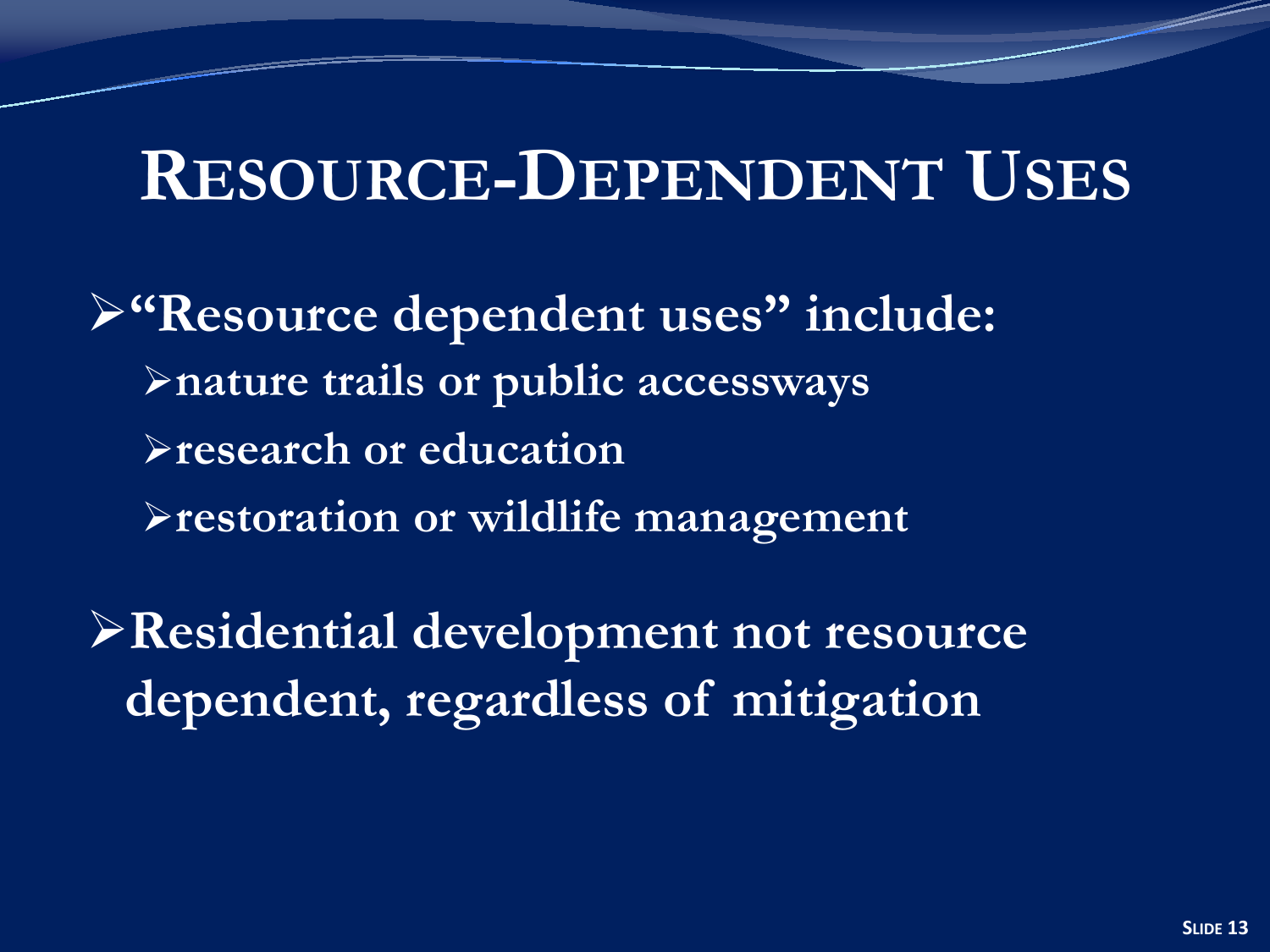## **NO "SIGNIFICANT DISRUPTION OF HABITAT VALUES"**

### Bolsa Chica Land Trust v. Superior Court **(1999) 71 Cal.App.4th 493**

**"The Coastal Act does not permit destruction of an environmentally sensitive habitat area [] simply because the destruction is mitigated offsite."** 

**ESHAs, "whether they are pristine and growing or fouled and threated, receive uniform treatment"**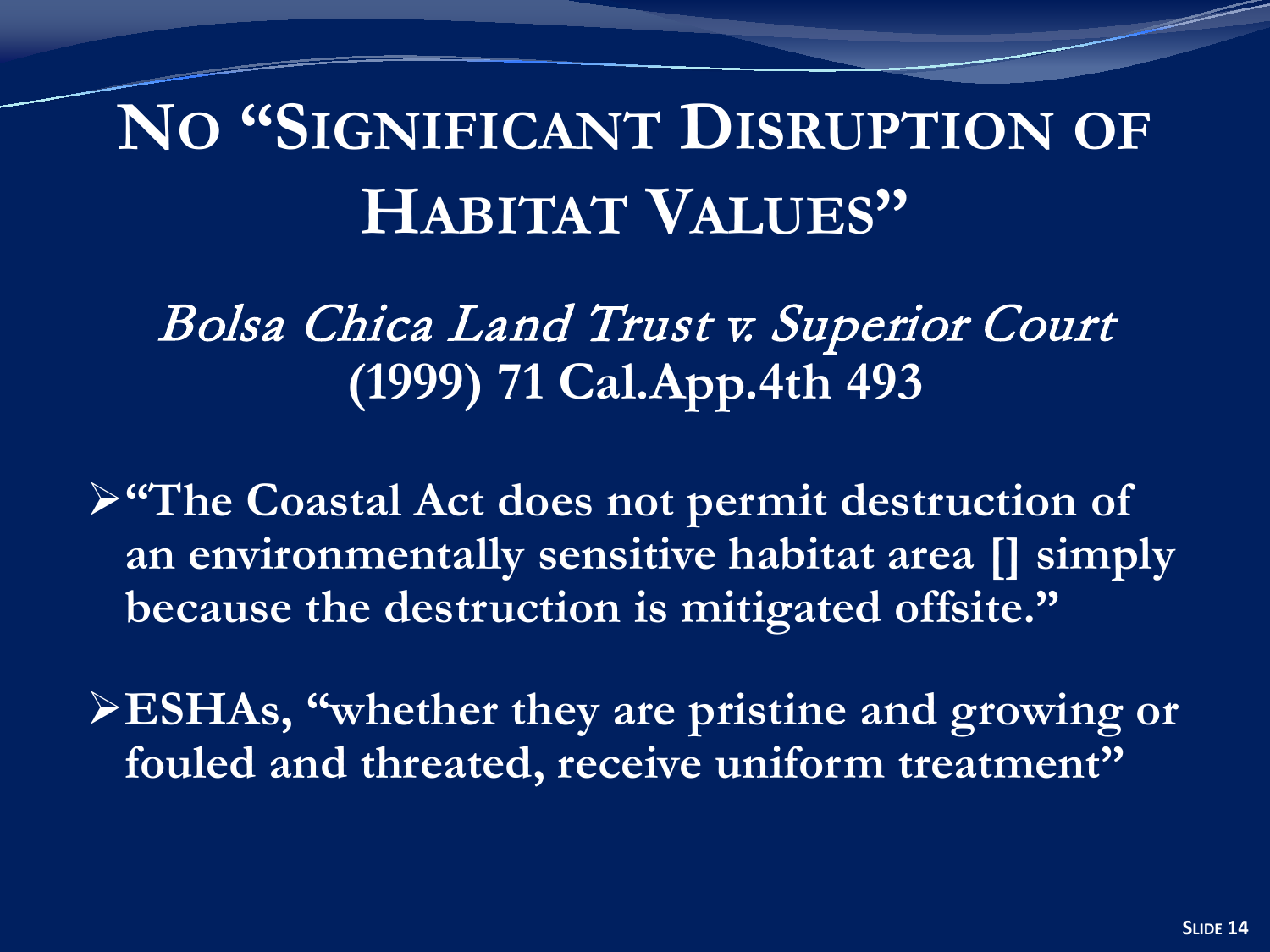### **DEVELOPMENT AROUND ESHA**

**30240(b): Development adjacent to ESHA "shall be sited and designed to prevent impacts which would significantly degrade those areas"**

**The Commission and LCPs generally require buffers around ESHA**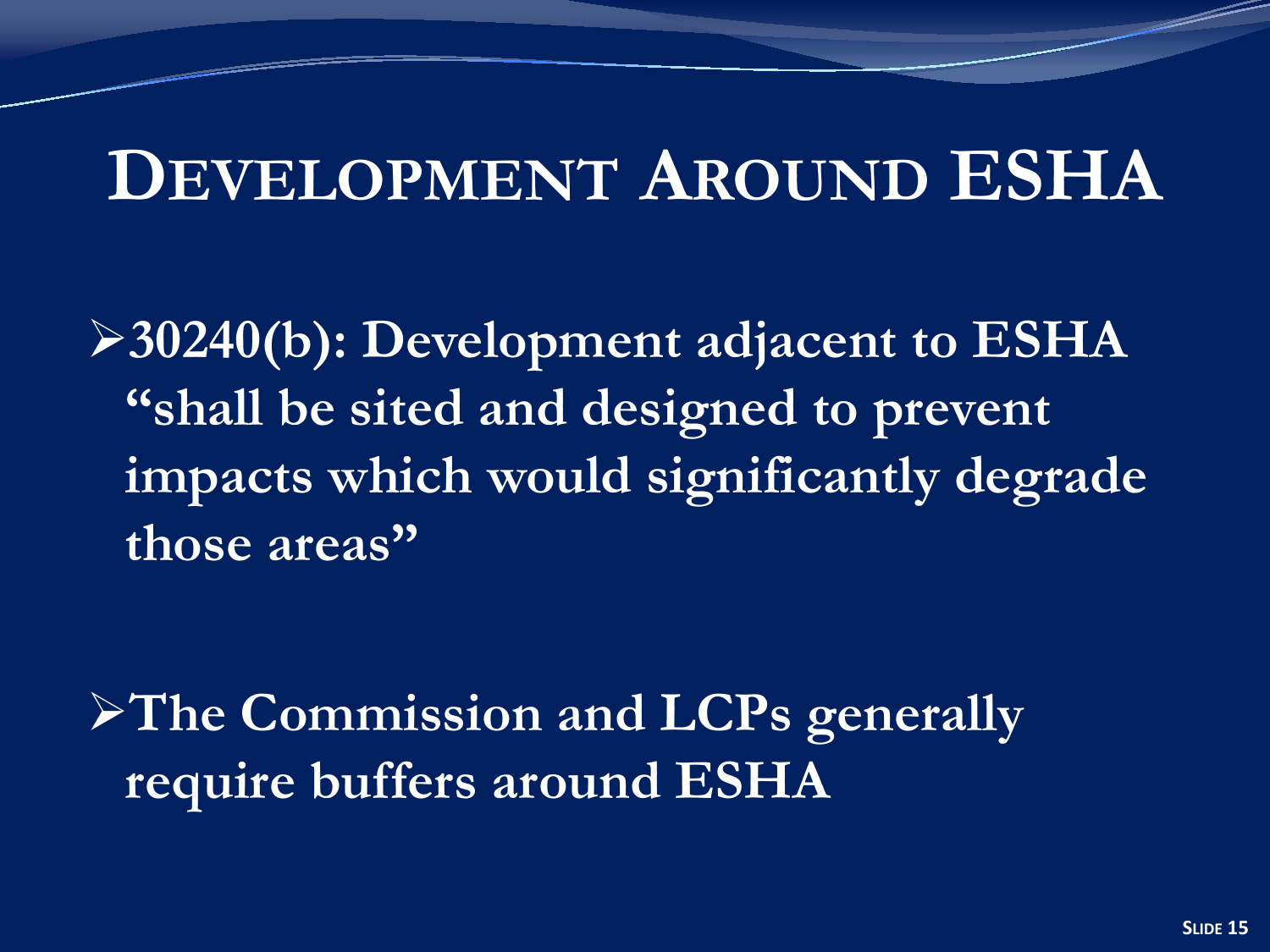### **NARROW EXCEPTIONS**

**Section 30007.5 allows resolution of conflicting policies "in a manner which on balance is the most protective of significant coastal resources."**

**May "limit application of the resource protection policies to the extent necessary to allow a property owner a constitutionally reasonable economic use of his or her property."** McAllister **(Section 30010)**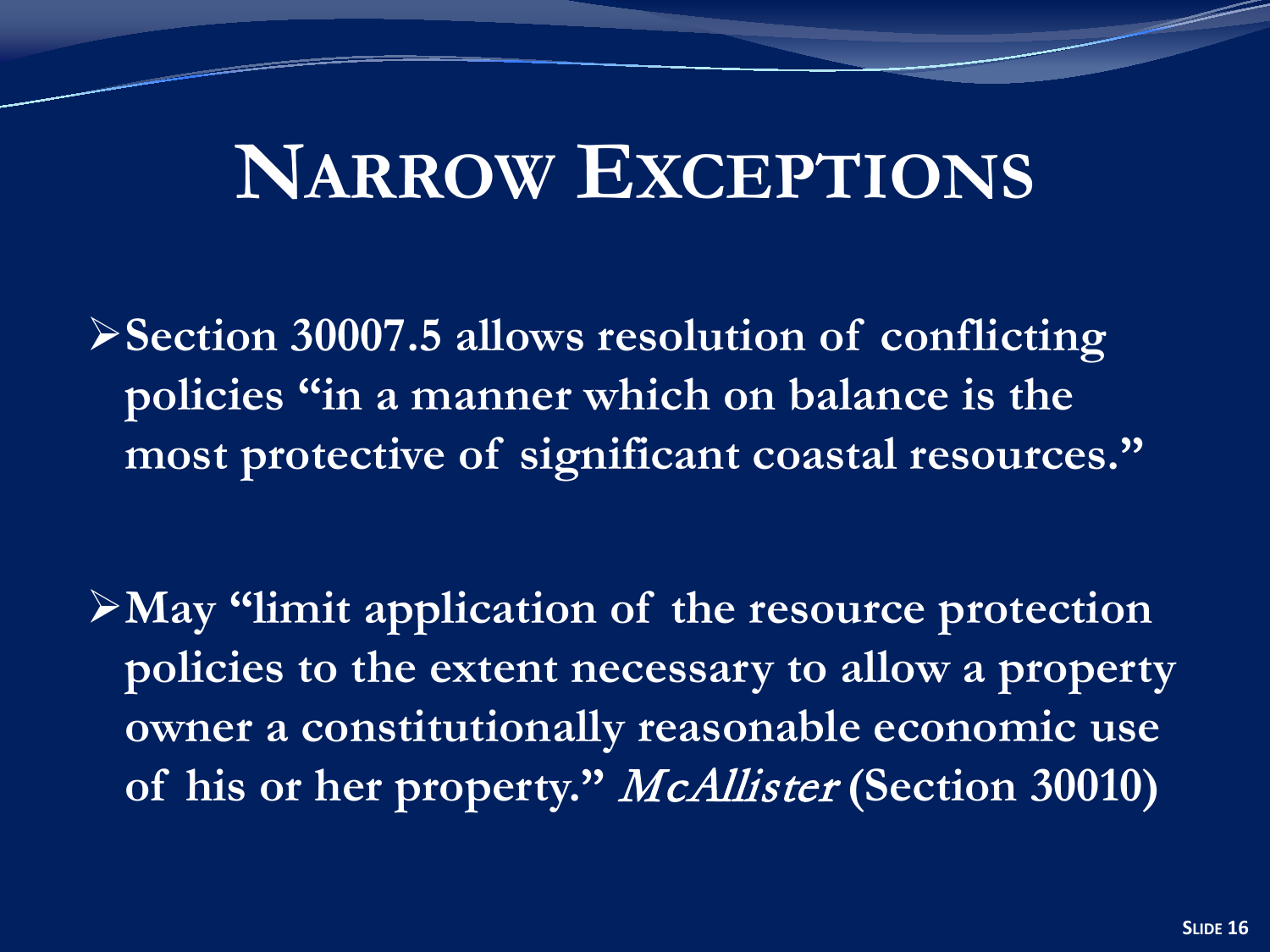### **TAKE-HOME POINTS**

**ESHA designation is site specific and must be based on evidence**

**Area may be ESHA despite degraded status, lack of target species, and presence of non-natives**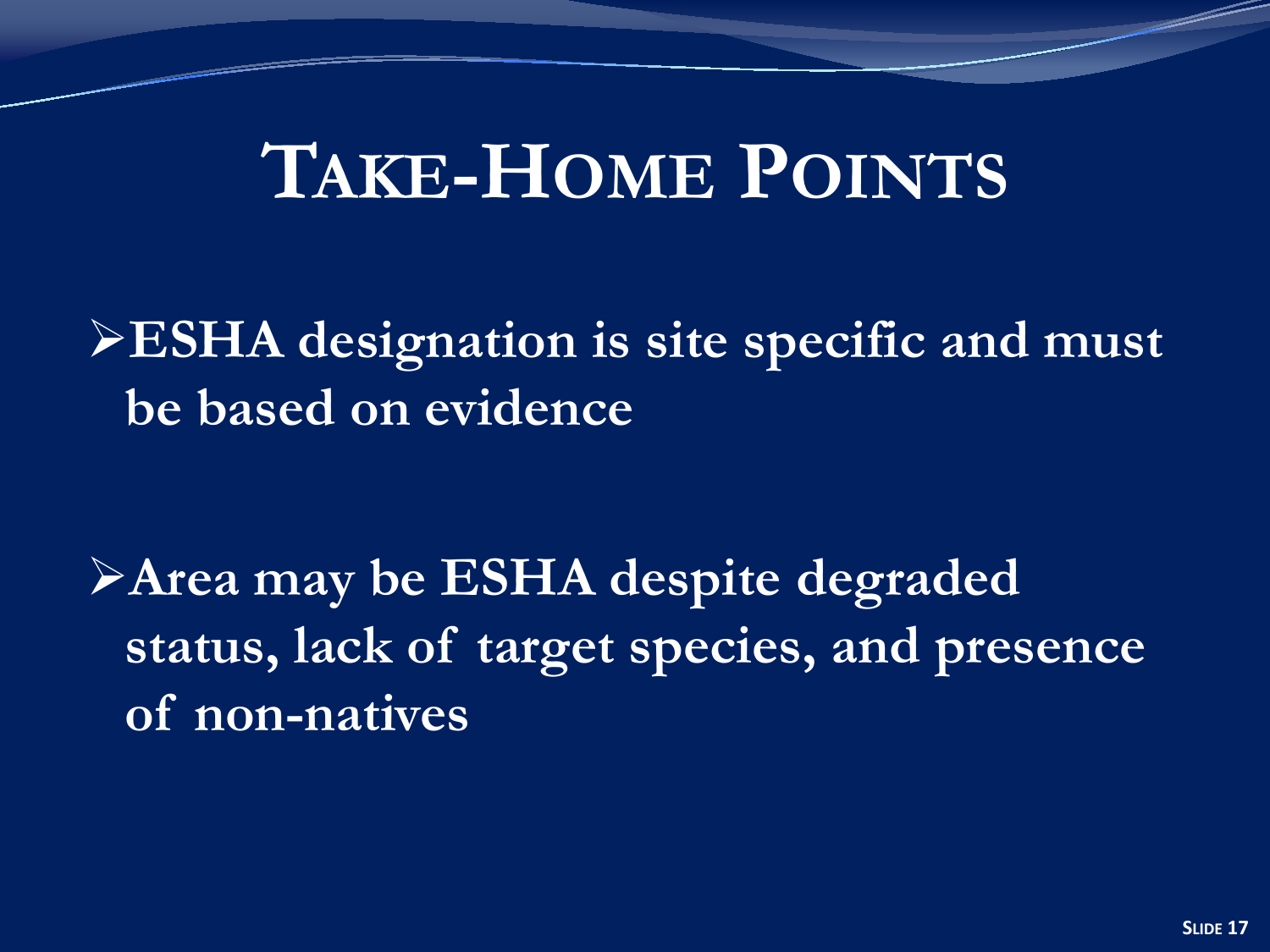## **TAKE-HOME POINTS**

- **All ESHA receives uniform protection**
- **Development must be resource dependent and not significantly disrupt habitat**
- **ESHA may not be destroyed but mitigated**
- **ESHA is protected by restricting development in and around ESHA**
- **Courts have vigorously guarded ESHA protections**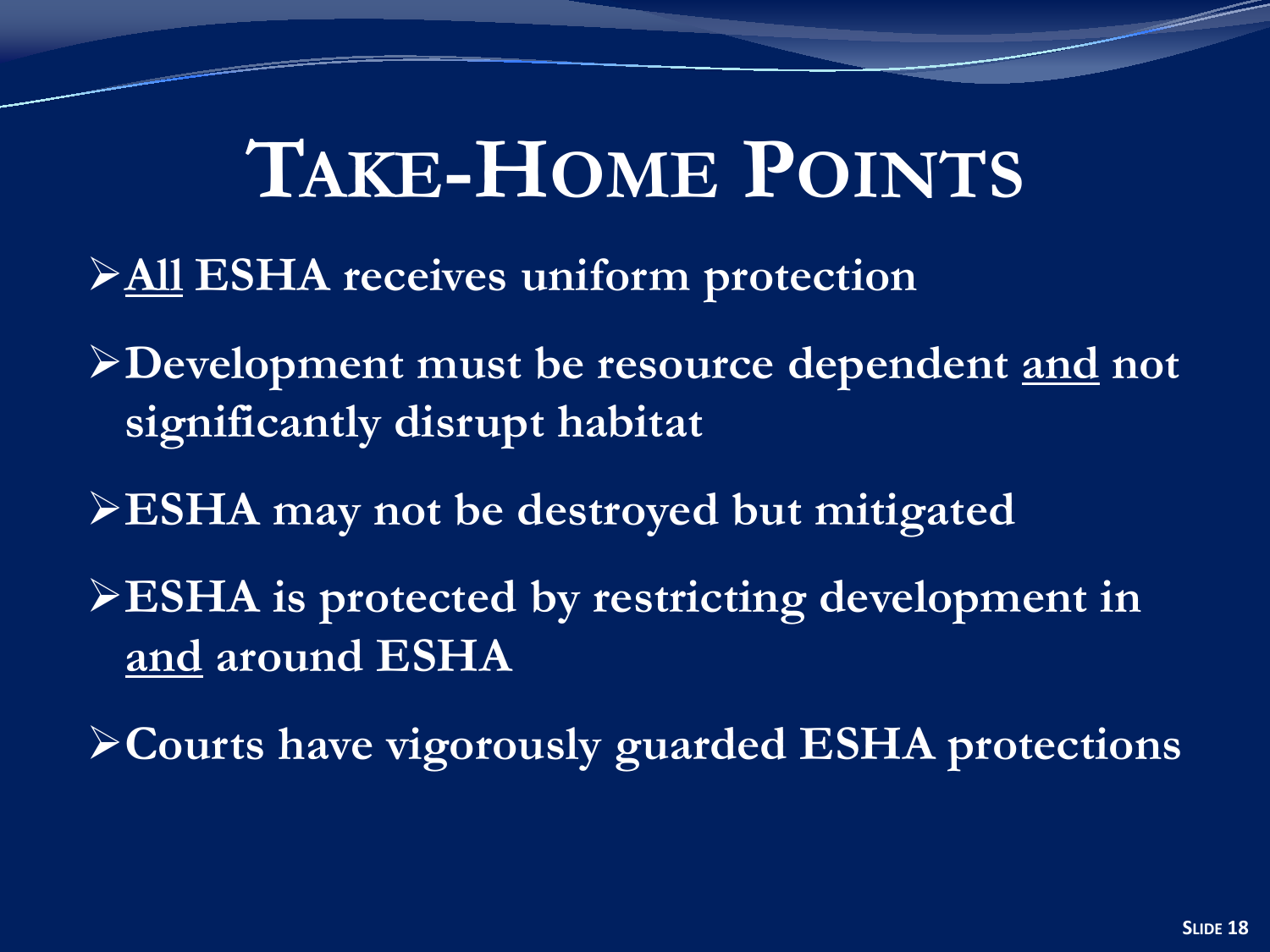### RELEVANT AUTHORITY

Bolsa Chica Land Trust v. Superior Court **(1999) 71 Cal.App.4th 493** (ESHA must be protected in place; degraded ESHA is protected equally; applicability of balancing provision (30007.5); overlap between ESHA and wetland protections)

McAllister v. California Coastal Com'n **(2008) 169 Cal.App.4th 912** (must interpret LCP ESHA policies to conform with 30240; relevance of degraded habitat and other factors in designating ESHA; meaning of "resource dependent use"; applicability of balancing provision  $(30007.5)$  and "takings" provision  $(30010)$ )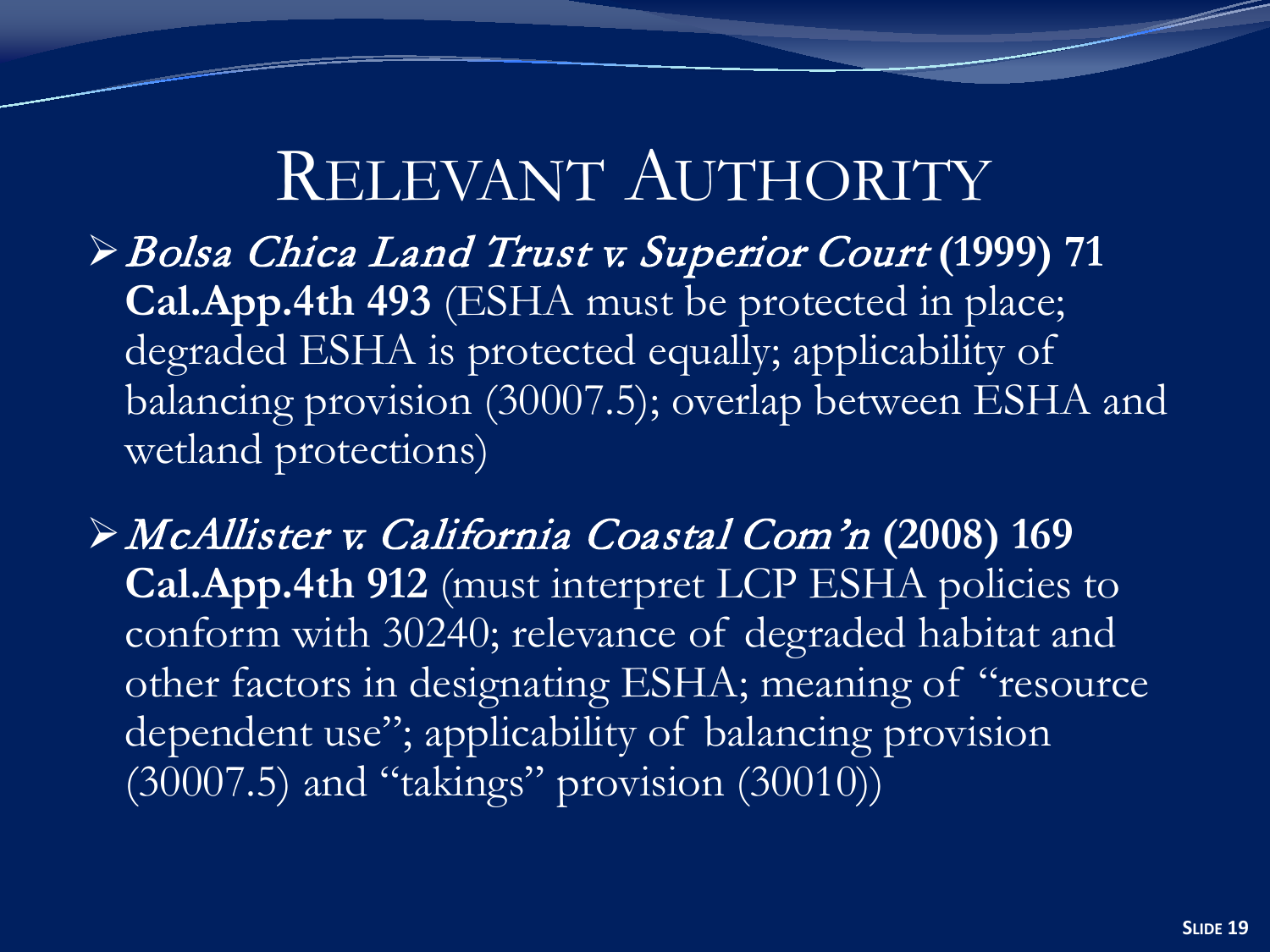### RELEVANT AUTHORITY

Sierra Club v. Cal. Coastal Com'n **(1993) 12** 

**Cal.App.4th 602** ("*Pygmy Forest*") (decision to not designate ESHA not supported by substantial evidence; discussing factors relevant to ESHA designation; "takings" concerns in ESHA designation (30010); applicability of balancing provision (30007.5))

City of Chula Vista v. Superior Court **(1982) 133 Cal.App.3d 472** (protection of degraded ESHA; loss of habitat not justified by mitigation and project benefits)